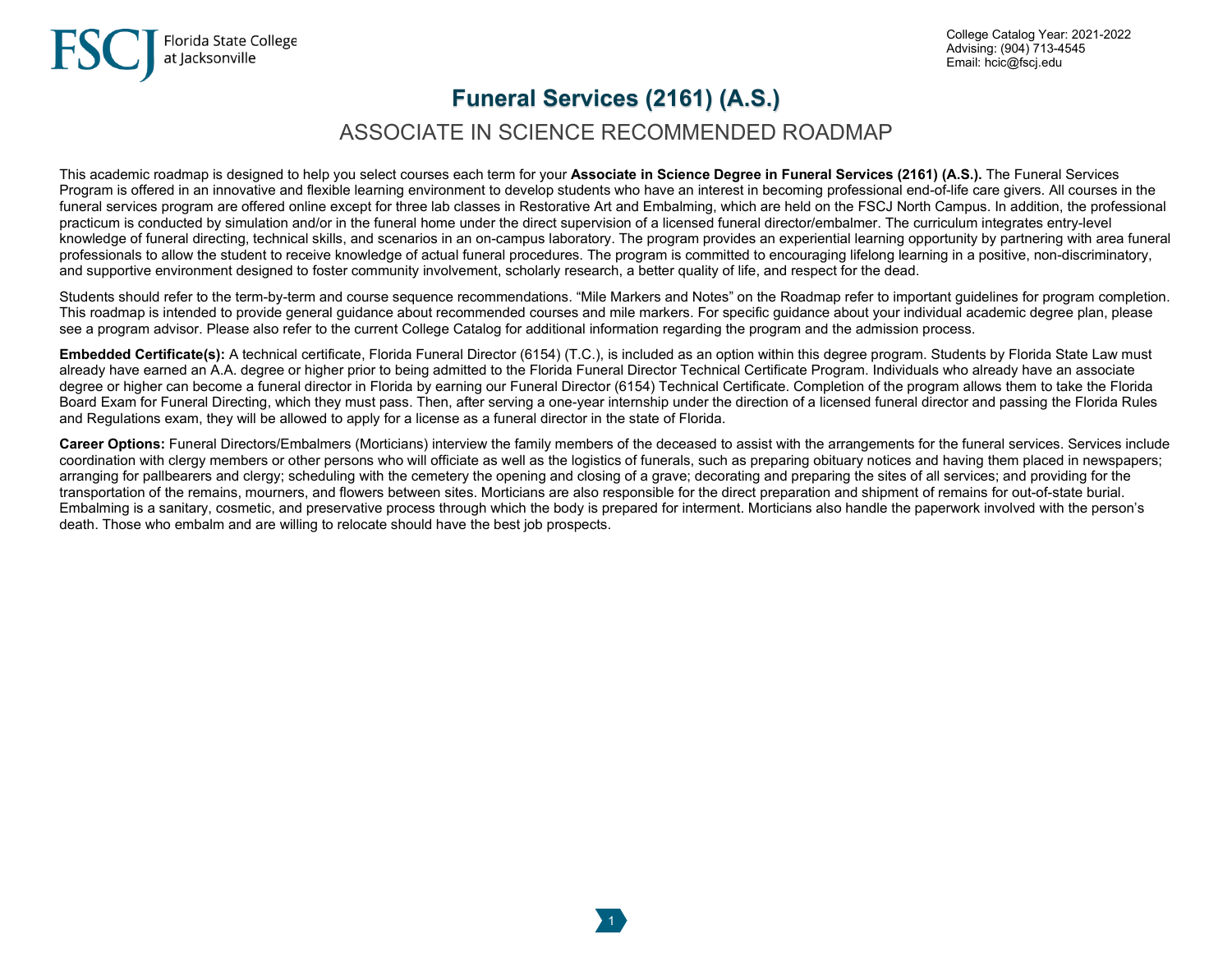## Term Offered: F = Fall Sp = Spring Sm = Summer

Available Modalities: HB = Hybrid OC = On-Campus OL = Online

| Term-by-<br>Term                                             | Course<br>Sequence | Course: Course Title                                                  | Credit<br><b>Hours</b> | T.C. in<br><b>Florida</b><br>Funeral | Term<br>Offered | Available<br><b>Modalities</b> | <b>Mile Markers and Notes</b>                                                                                                                                                                                                                                                                                                                    |
|--------------------------------------------------------------|--------------------|-----------------------------------------------------------------------|------------------------|--------------------------------------|-----------------|--------------------------------|--------------------------------------------------------------------------------------------------------------------------------------------------------------------------------------------------------------------------------------------------------------------------------------------------------------------------------------------------|
| Prerequisites<br><b>Taken Before</b><br>Program<br>Admission |                    |                                                                       |                        | <b>Director</b>                      |                 |                                | Complete an academic degree plan with your advisor.                                                                                                                                                                                                                                                                                              |
|                                                              |                    |                                                                       |                        |                                      |                 |                                | Follow up with an advisor about any accelerated credits that you may<br>have earned (e.g., dual enrollment, AP, CLEP, etc.).                                                                                                                                                                                                                     |
|                                                              | 1.                 | ENC 1101: English Composition I                                       | 3                      |                                      | F, Sp,<br>Sm    | HB OC OL                       | ENC 1101C can be taken in place of ENC 1101. Additionally, ENC 1102:<br>Writing About Texts may be taken as an alternative to ENC 1101. Please<br>speak with your advisor for more information.                                                                                                                                                  |
|                                                              | 2.                 | BSC 2085C: Human Anatomy and<br>Physiology I                          | $\overline{4}$         |                                      | F, Sp,<br>Sm    | HB OC OL                       |                                                                                                                                                                                                                                                                                                                                                  |
|                                                              | 3.                 | <b>INP 1390: Human Relations in Business</b><br>and Industry          | 3                      |                                      | F, Sp,<br>Sm    | HB OC OL                       |                                                                                                                                                                                                                                                                                                                                                  |
| General<br>Education and<br>Professional<br>Electives        | 4.                 | BSC 2086C: Human Anatomy and<br>Physiology II                         | 4                      |                                      | F, Sp,<br>Sm    | HB OC OL                       |                                                                                                                                                                                                                                                                                                                                                  |
|                                                              | 5.                 | Choose 1 General Education<br><b>Humanities</b>                       | 3                      |                                      | F, Sp,<br>Sm    | HB OC OL                       | See the options for the General Education Requirements in the current<br>College Catalog.                                                                                                                                                                                                                                                        |
|                                                              | 6.                 | PHI 2603: Introduction to Applied Ethics                              | 3                      | X                                    | F, Sp,<br>Sm    | HB OC OL                       |                                                                                                                                                                                                                                                                                                                                                  |
|                                                              | 7.                 | BUL 2131: Business Law I: The Legal<br><b>Environment of Business</b> | 3                      | X                                    | F, Sp,<br>Sm    | HB OC OL                       |                                                                                                                                                                                                                                                                                                                                                  |
|                                                              | 8.                 | ACG 2021: Financial Accounting                                        | 3                      | X                                    | F, Sp,<br>Sm    | HB OC OL                       | Students may take any ACG prefix course for which they have satisfied<br>the prerequisite.                                                                                                                                                                                                                                                       |
|                                                              | 9.                 | MAC 1105: College Algebra                                             | 3                      |                                      | F, Sp,<br>Sm    | HB OC OL                       | Students may take one of the following courses as an alternative to MAC<br>1105:<br>A higher-level MAC prefix course<br>$\bullet$<br>MAP 2302: Differential Equations<br>$\bullet$<br>MGF 1106: Topics in College Mathematics<br>$\bullet$<br>MGF 1107: Explorations in Mathematics<br>$\bullet$<br>STA 2023: Elementary Statistics<br>$\bullet$ |
| Term 1                                                       | 10.                | FSE 1000: Introduction to Funeral<br><b>Services</b>                  | 3                      | $\times$                             | F               | <b>OL</b>                      |                                                                                                                                                                                                                                                                                                                                                  |
|                                                              | 11.                | FSE 1105: Thanatochemistry                                            | $\overline{2}$         |                                      | F.              | <b>OL</b>                      |                                                                                                                                                                                                                                                                                                                                                  |
|                                                              | 12.                | FSE 2160: Funeral Pathology                                           | 3                      |                                      | F.              | <b>OL</b>                      |                                                                                                                                                                                                                                                                                                                                                  |
|                                                              | 13.                | FSE 2202: Funeral Home Management                                     | 3                      | X                                    | F               | <b>OL</b>                      |                                                                                                                                                                                                                                                                                                                                                  |